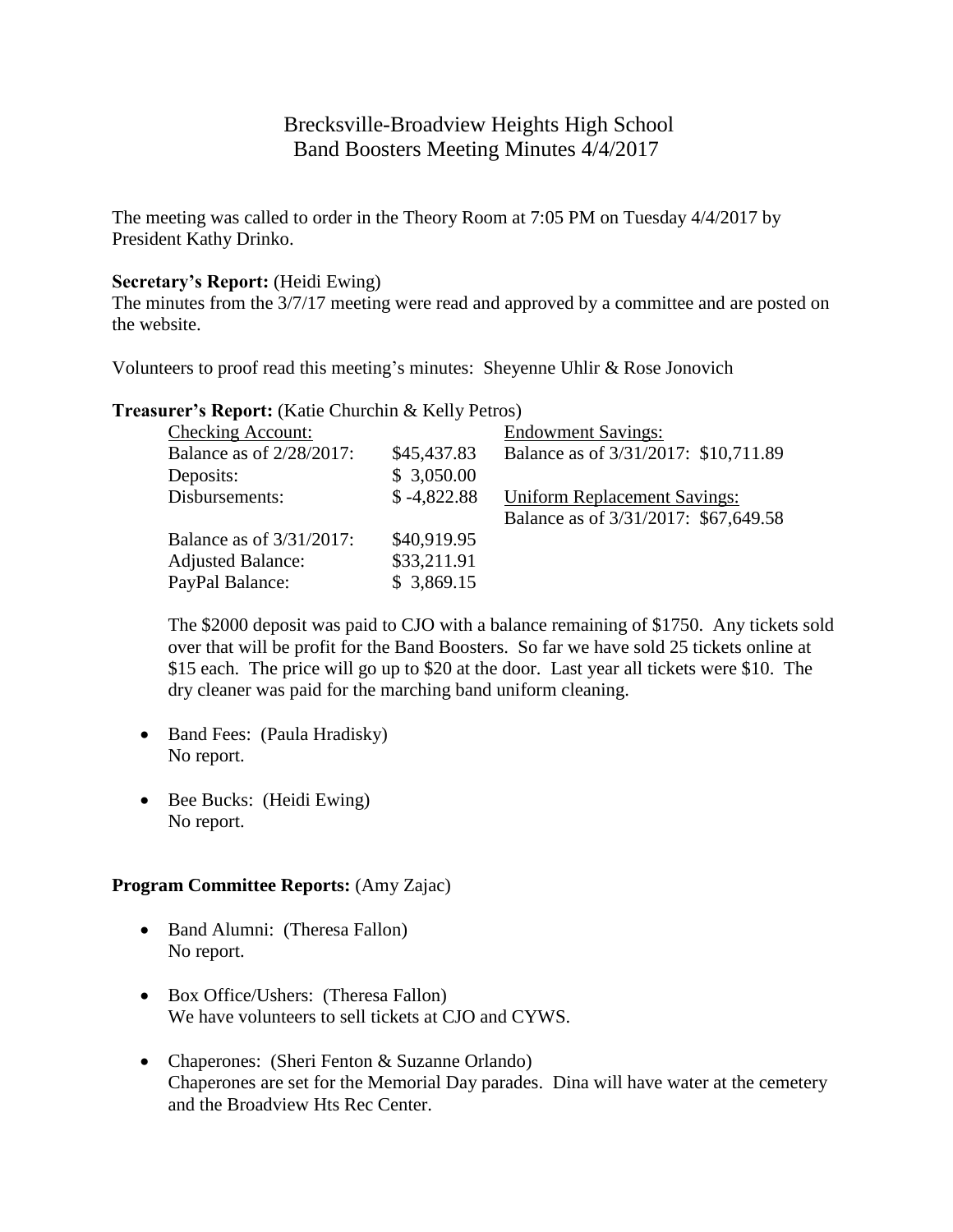• Drum Line: (Jackie Ross)

The final competition was Sunday Apr. 2 at Wapakkoneta. The dinner and showcase on Tuesday went very well. Ann Marie Williams has volunteered to chair this committee for next year.

- Hospitality/Game Snacks: (Dina & Scott Packard) Dina will have bagels before the Memorial Day parades. She will also order the dinner for CJO on Apr. 28.
- Flagline: (Barb DelRoso & Grace Gaines) No report.
- PSO: (Michele Mihalich)

The high school has had a great year with gymnastics, academic challenge, speech  $\&$ debate, swim team, robotics and more. They are still looking for After Prom volunteers which will be held at the Brecksville Rec Center this year to try to get attendance up. They also need donations of food, drinks and money which can be sent to either Karen Mitchell or Alicia DeSantis. The High School will need volunteers during the AP testing from May 1-12. All Juniors were required to take the ACT on Mar. 22. The BBHS specialty license plates are available for \$40 with \$30 coming back to the school. If the May 2 levy passes, the pay to participate fees will be reduced. The superintendent has a student advisory board that suggested a new dress code which has been approved and will start with the 2017-18 school year. Sweats and athletic shorts will be allowed.

- Publicity: (Amy Studer) No report.
- Sr. Night: (Renee Waite/Sheyenne Uhlir/Linda Gauntner) No report.
- Swarm Board & Decorations: (Jackie Ross) No report.
- Tickets: (Ann Marie Williams) No report.
- Uniforms: (Lori Reagan/Rima Julien/Sheyenne Uhlir/Linda Gauntner) The 40 new raincoats are here. All of the marching uniforms are back from the cleaner. The order was placed last week for 30 flagline tops.
- Uniforms Summer: (Lori Losi/Kathy Holland/Lisa Karakostas) Summer uniforms will be ordered in May after the 8th grade night and will be \$20 for the polo and shorts are also \$20. We have all of the sizes for the 8th graders to try on May 18 and complete their order forms. There are also some used items that will be available at \$10 that night.
- Yard Signs: (Lori Samhric and Ann Marie Williams) No report.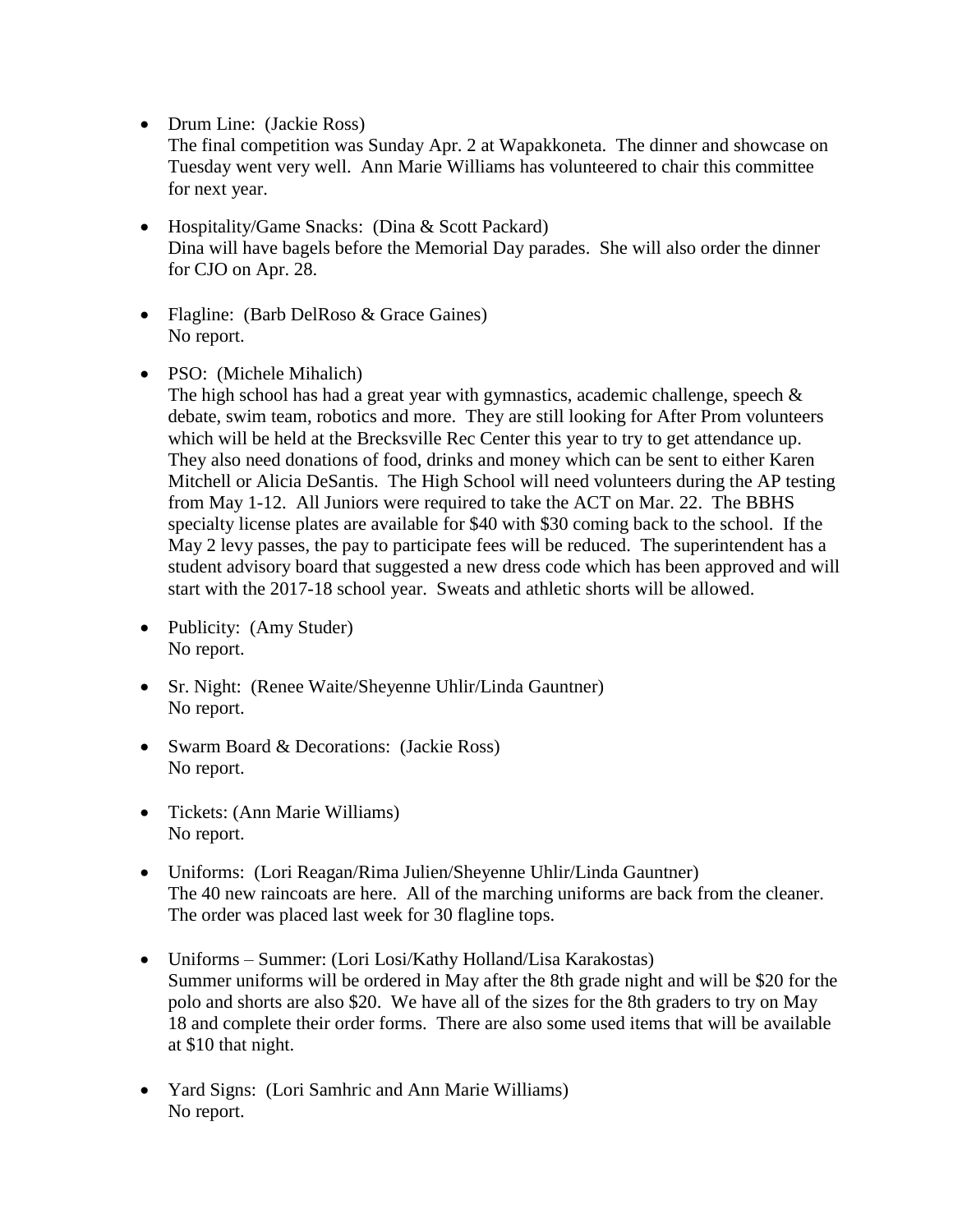#### **Ways and Means Committee Reports:** (Rose Jonovich)

- Athletic Program: (Kathy Richards & Margaret Mueller) Kathy is still looking for 2-3 parents to help sell ads this summer.
- Athletic Program Layout: (Michelle Shively) No report.
- Athletic Program Sales: (Alicia Manenti-Ravagnani) No report.
- Citrus Fruit Sales: (George & Marianne Pilat) No report.
- Disney Raffle: (Dina Packard) We can't plan the raffle until the board approves the Disney trip dates at the Apr. 24 meeting.
- Endowment/Patrons: (Theresa Fallon) There have not been any new donations in the past month. Mrs. Astey will be sending out the endowment letter to seniors. The patron form will be included in the May concert program.
- Spirit Wear: (Rose Jonovich and Dina Packard) No report.
- Pancake Breakfast/Music in our schools event (Suzanne Orlando) Suzanne sent a note that it was the best pancake breakfast so far. They are looking for volunteers to help next year with chairing the kitchen and donation committees. They would also like to have the middle school parents help next year. Approximately 1300 breakfasts were served and about \$12,000 was raised for the music departments.

## **Band Director's Report:** (Mr. Wyse/Mrs. Astey)

Thanks to everyone that has helped all year. We have a lot of good things coming up with a Cleveland Jazz Orchestra concert, May concert and band banquet, Count Basie concert, Disney trip. Great Day has given pricing options for dates in Feb and April. It is a liitle cheaper to travel over President's Day but the waterpark is not open at that time so they offered a day at Universal Studios instead. The students would miss school Friday, Tuesday & Wednesday. The weather may be cooler in Florida and there could be snow on the drive down. Some concerns with this option are missing school and athletics - basketball and cheerleading. They will send a survey to the parents and students to get feedback.

## **President's Report:** (Kathy Drinko)

We are trying to put together a fundraiser with a local business - Chipotle, Subway, Honey Hut or Gionino's. Other groups have sold coupon sheets for \$10.